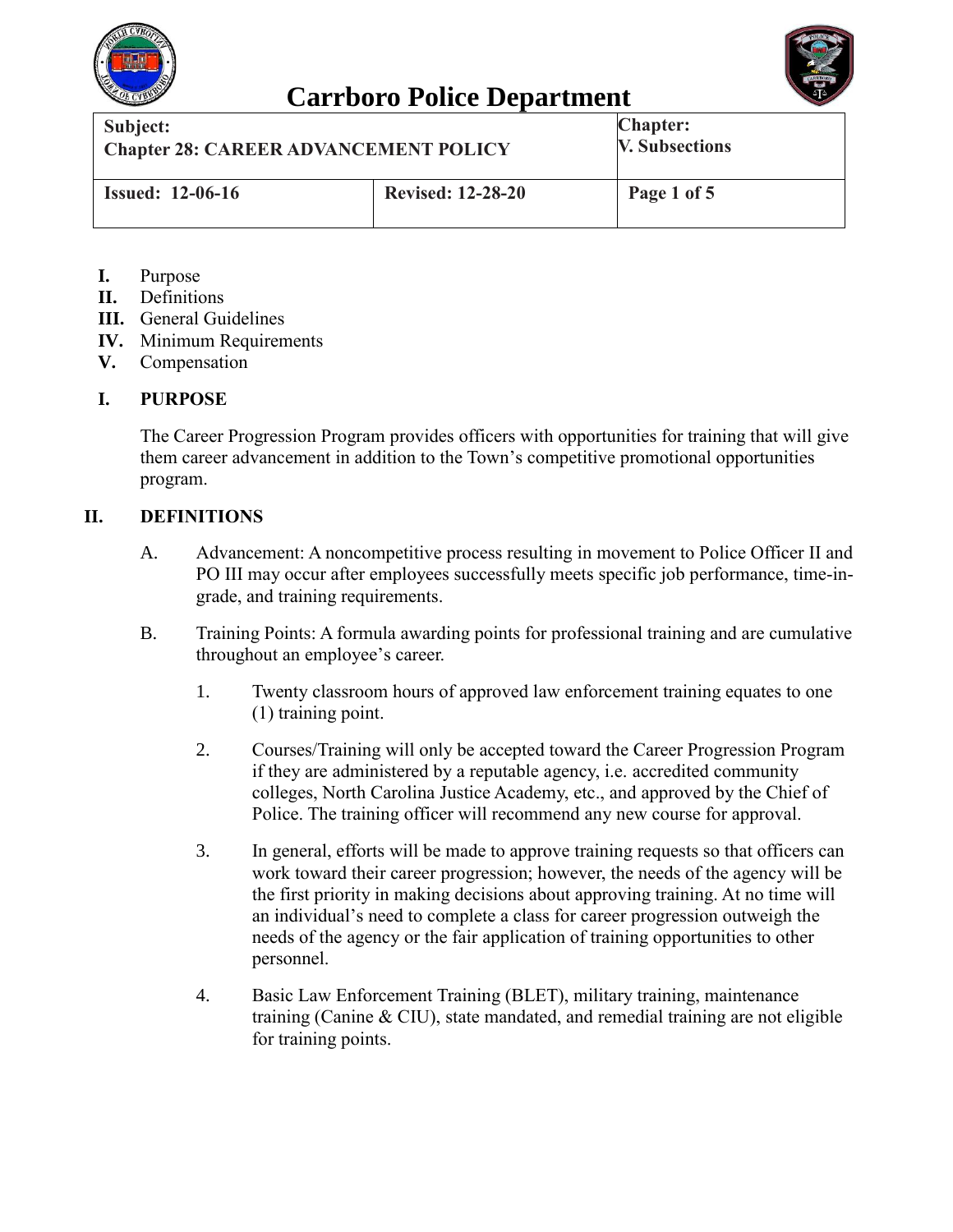



| Subject:                                     |                          | <b>Chapter:</b>       |
|----------------------------------------------|--------------------------|-----------------------|
| <b>Chapter 28: CAREER ADVANCEMENT POLICY</b> |                          | <b>V. Subsections</b> |
| <b>Issued: 12-06-16</b>                      | <b>Revised: 12-28-20</b> | Page 2 of 5           |

- C. Education Points all education points must be college level courses accredited by the U.S. Department of Education and the Council of Higher Education and Accreditation (CHEA).
	- 1. The successful completion of an Associate's Degree (60 credit hours) equates to five (5) education points.
	- 2. The successful completion of a Bachelor's Degree (120 credit hours) equates to ten (10) education points.
- D. Written Examination: An exercise designed to examine the progress or knowledge for non-competitive advancement.

### **III. GENERAL GUIDELINES**

- A. Full-time police officers are considered for advancement.
- B. Members must have received a proficient or higher evaluation on their previous annual performance evaluation.
- C. Personnel eligible to participate in the advancement process will submit a "Career Advancement Application" through their supervisor to the Training Coordinator.
- D. The candidate's supervisor and each member in the chain of command will indicate approval or disapproval of the candidate's suitability to participate in the process. Disapproval must be justified in writing and forwarded to the Chief of Police.
- E. To participate in an advancement process or promotional testing, a member must first be eligible for advancement through completion of all other requirements. Under extraordinary circumstances, exceptions may be made by the Chief of Police.
- F. Career Development testing will be conducted when advancement criteria is met.If an officer fails to achieve a score of 80% on the written examinations for career advancement, one re-test will be given after 90 days have passed from the date of the first test failure. If the officer does not pass the re-test, the officer may re-submit the entire advancement packet after 180 days have passed from the date of the second test failure.
- G. Members will receive written confirmation of their advancement, at which time the member may contact Administrative Services to obtain the appropriate insignia.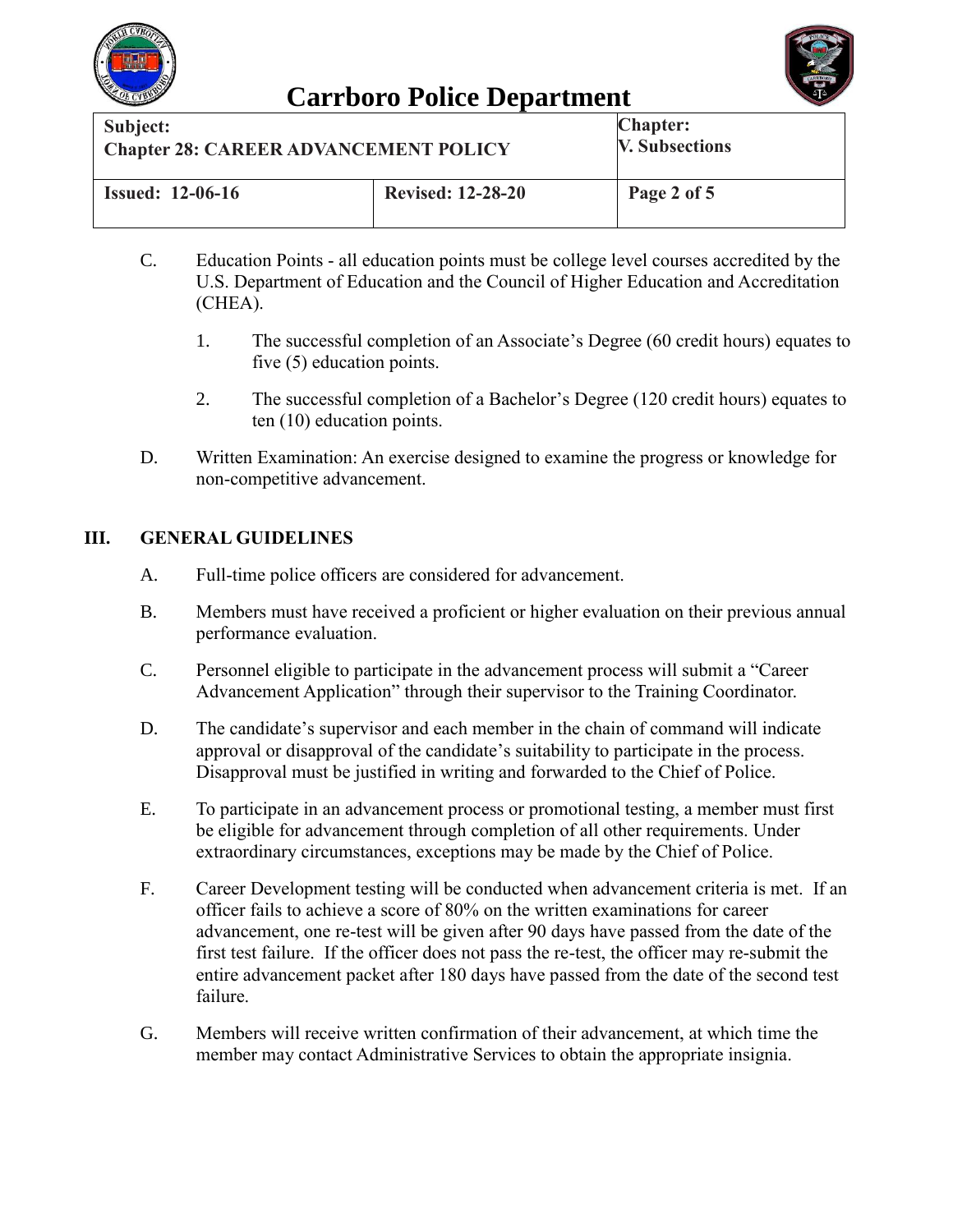



| Subject:                                     |                          | <b>Chapter:</b>       |
|----------------------------------------------|--------------------------|-----------------------|
| <b>Chapter 28: CAREER ADVANCEMENT POLICY</b> |                          | <b>V. Subsections</b> |
| <b>Issued: 12-06-16</b>                      | <b>Revised: 12-28-20</b> | Page 3 of 5           |

- H. Time in previous rank is based on the sworn date and hire date for advancement. Upon fulfilling the requirements necessary for advancement, the officer will submit a memorandum to the Chief of Police containing the following information.
	- 1. Date of Basic Law Enforcement Certification;
	- 2. Date of employment with the Town of Carrboro;
	- 3. Complete list of required classes and dates attended; and
	- 4. Date awarded applicable law enforcement certificate(s).
- I. Disapproval must be justified in writing and forwarded to the Chief of Police. An officer who is not recommended for advancement by his/her supervisor will receive a written recommendation for improvement and a follow-up meeting for review by their respective supervisor. The officer has the right to appeal through the appropriate chain of command in accordance with Town and departmental policy.

### **IV. MINIMUM REQUIREMENTS**

- A. Police Officer II
	- 1. Meet general guideline requirements;
	- 2. Possesses at least Three (3) years of full-time sworn law enforcement experience, including a minimum of two (2) years continuous service with the Carrboro Police Department;
	- 3. Achieved a minimum of fifteen (15) training points, including a maximum of five (5) education points for an Associates or Bachelor's degree;
	- 4. Pass a written examination with a score of 80% or better;
	- 5. Have not received any written reprimands or suspensions in the preceding 12 months;
	- 6. Received a rating of "Proficient" or higher on the previous two (2) annual performance appraisals;
	- 7. Completed a minimum sixteen (16) hours training in Community-Oriented Policing courses; and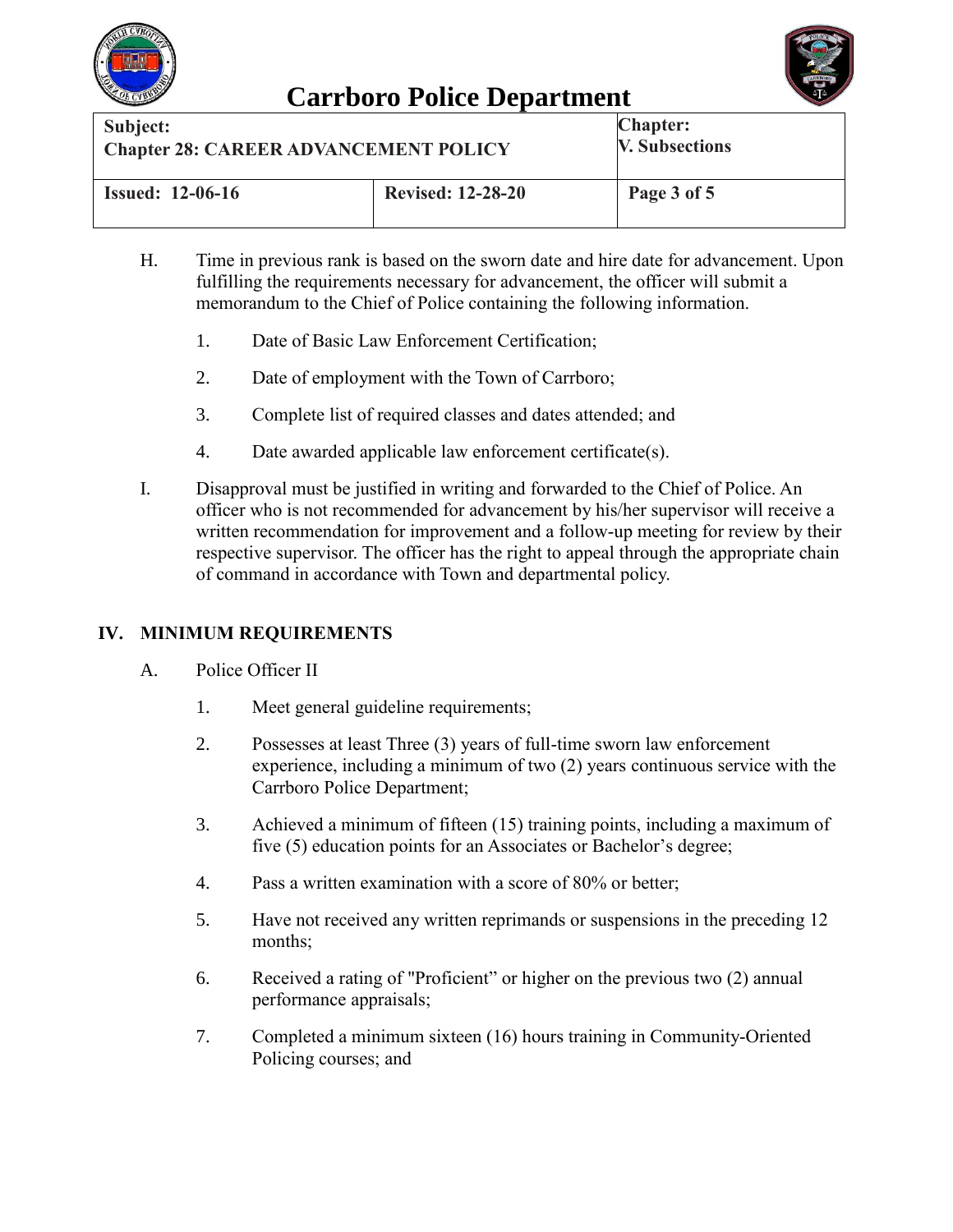

## **Carrboro Police Department**



| Subject:                                     |                          | <b>Chapter:</b>       |
|----------------------------------------------|--------------------------|-----------------------|
| <b>Chapter 28: CAREER ADVANCEMENT POLICY</b> |                          | <b>V. Subsections</b> |
| <b>Issued: 12-06-16</b>                      | <b>Revised: 12-28-20</b> | Page 4 of 5           |

- 8. Participate in a minimum of sixteen (16) hours of approved organized community events.
- B. Police Officer III
	- 1. Meet general guideline requirements;
	- 2. Possesses at least five (5) years of full-time sworn law enforcement experience, including a minimum of two (2) years continuous service as a PO II with the Carrboro Police Department;
	- 3. Achieved a minimum of forty (40) training points, including a maximum of ten (10) education points for an Associates or Bachelor's degree;
	- 4. Pass a written examination with a score of 80% or better;
	- 5. Have not received any written reprimands or suspensions in the preceding 12 months;
	- 6. Received a rating of "Proficient" or higher on the previous two (2) annual performance appraisals;
	- 7. Completed a minimum eighty (80) hours advanced training in leadership, management, or supervision courses. No more than half required hours may be earned from an online format;
	- 8. Completed a certified Field Training Officer course and serve as a department FTO for trainees;
	- 9. Participate in a minimum of twenty (20) hours of approved organized community events within the previous two years; and
	- 10. Have been awarded the Intermediate Law Enforcing Certificate by the North Carolina Criminal Justice Education and Standards Commission.